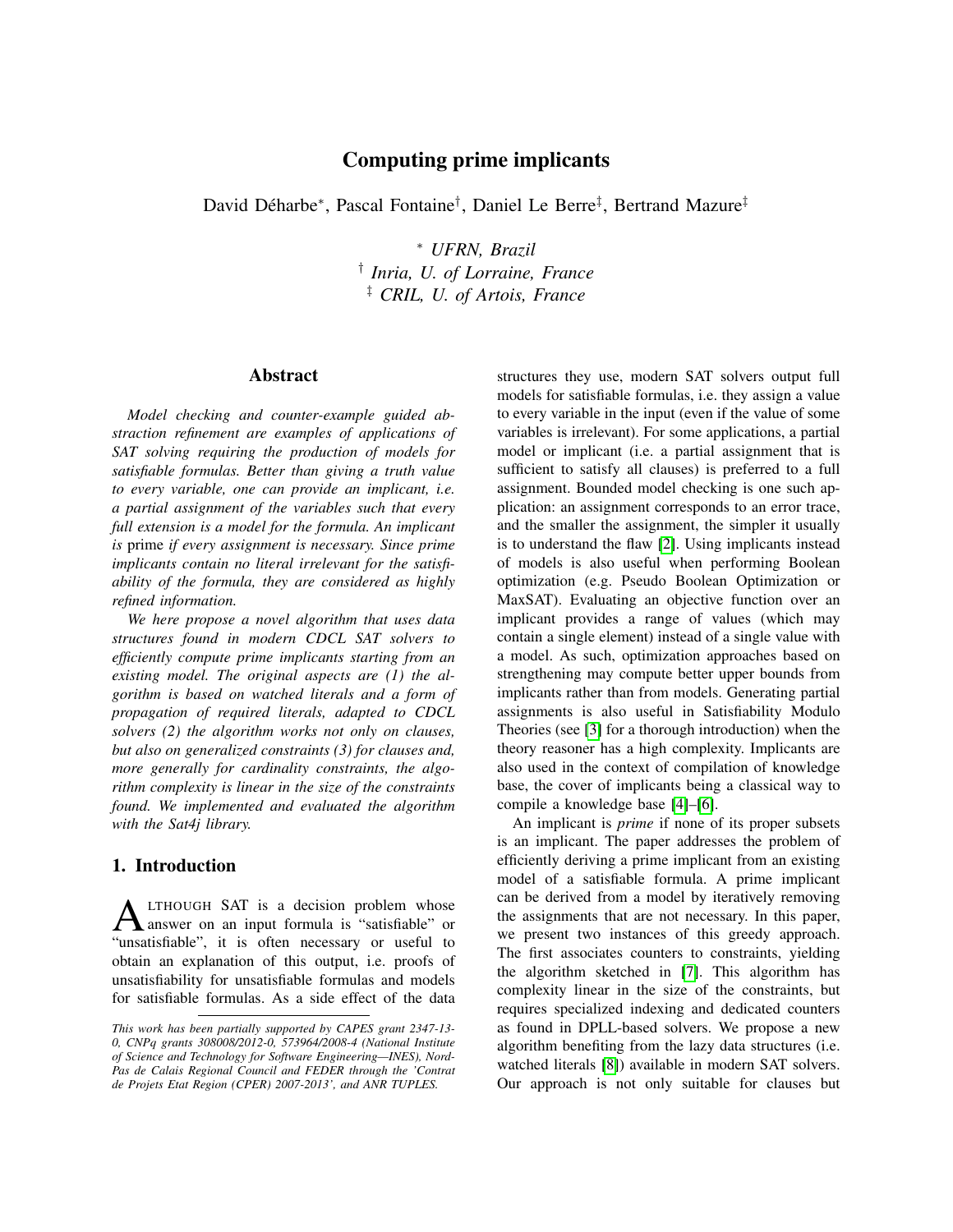generalizes to e.g. cardinality constraints. For sets of clauses and cardinality constraints, the complexity of this algorithm is also linear, thanks to a dedicated propagation procedure on the constraints.

Related work. We focus on computing *one* prime implicant (not necessarily of minimum size) out of a given model, using the data structures used in modern SAT solvers. Algorithm [1](#page-2-0) (Section [2.3\)](#page-2-1) is quickly discussed in [\[7\]](#page-7-4) and [\[9\]](#page-7-6), without concrete implementation or complexity study; in Section [2.3](#page-2-1) we provide a concrete instantiation of it, and discuss its complexity. An algorithm embedding SAT solving techniques is proposed in [\[10\]](#page-7-7) and motivated by experimental re-sults. Some other techniques, e.g. [\[11\]](#page-7-8), involve encoding the problem of finding prime implicants to linear programming. Getting minimal assignments (i.e. prime implicants) for a CNF (Conjunctive Normal Form) from a model provided by a SAT solver is discussed in [\[2\]](#page-7-0), and several techniques are sketched. The authors of this work notably notice that literals assigned by propagation are mandatory in any prime implicant included in the model; for completeness, we restate formally this result in Section [2.3.](#page-2-1) They also mention brute-force lifting, noticing it can be implemented in time quadratic in the size of the CNF formula. In the same context, the time complexity of our algorithms is linear.

A lot of research concentrates on the problem of generating one prime implicant or the set of all prime implicants for a formula, without previous knowledge of models, e.g. [\[4\]](#page-7-2), [\[9\]](#page-7-6), [\[12\]](#page-7-9)–[\[14\]](#page-7-10). Also, many works focus on the more complex problem of finding prime implicants of minimum size (e.g. [\[15\]](#page-7-11) in propositional logic, and [\[16\]](#page-7-12) in the context of SMT); the techniques presented here could be used repeatedly to find prime implicants of minimum size, but this goes beyond the scope of this paper.

Overview. Section [2](#page-1-0) introduces definitions and notations. In Section [2.3,](#page-2-1) we give an original formal presentation of some of the results mentioned above. Section [3](#page-3-0) then presents our algorithm based on watched literals and propagation. This algorithm has been implemented in the Sat4j library [\[1\]](#page-7-13); experimental results are given in Section [4.](#page-6-0)

# <span id="page-1-0"></span>2. Basic principles

### 2.1. Definitions and notations

We assume the standard notions of propositional logic, model, propositional variable, literal and clause. A (set of) formula(s)  $B$  is a logical consequence of a (set of) formula(s)  $A(A \models B)$  if every model of (all elements in) A is also a model of (all elements in) B. In this paper, we use the term *constraint* for formula, implicitly understanding that a constraint  $c$  most often denotes:

- a *clause*, a disjunctive set of literals;
- a *cardinality constraint*  $\sum_{\ell_i \in c} \ell_i \geq k$  where k (the degree) is an integer and each literal  $\ell_i$  is either 0 (false) or 1 (true) — a clause can be seen as a cardinality constraint of degree 1;
- a *pseudo-Boolean constraint*  $\sum_{\ell_i \in c} w_i \ell_i \geq k$ , where  $k$  and each  $w_i$  are positive integers.

A set of constraints is viewed as the conjunctive combination of its elements and a *literal* as a Boolean assignment of a propositional variable. Throughout this paper, a *set of literals* cannot contain two opposite literals, so that sets of literals essentially are partial mappings from the lexicon of propositional variables to the Boolean values. In the following we identify a model for a (set of) formula(s) with the set of all the literals it satisfies.

A set of literals M is an *implicant* for a set of constraints C if, for every constraint  $c \in \mathcal{C}$ ,  $M \models c$ . An implicant M of C is a *prime implicant* if, for every proper subset  $M'$  of  $M$ ,  $M'$  is not an implicant of  $\mathcal{C}$ . Assuming  $M \models c$  and  $\ell \in M$ , we say  $\ell$  is a *required literal* in M for constraint c, and write  $Req(M, \ell, c)$ , when  $M \setminus \{ \ell \} \not\models c$ . In particular, for a clause c such that  $M \models c$ , we have  $Req(M, \ell, c)$  iff  $M \cap c = {\ell}.$ A *required literal*  $\ell$  for  $M$  and a set of constraints C, denoted  $Req(M, \ell, C)$ , is such that there exists a constraint  $c \in \mathcal{C}$  with  $Req(M, \ell, c)$ .

### 2.2. Elements of SAT solving

Modern CDCL-based SAT solvers assume their input is given as a set of clauses, but the techniques described here may be generalized to handle cardinality and pseudo-Boolean constraints. To decide if a set of clauses is satisfiable, a solver must find a variable assignment that satisfies all clauses. Three key aspects of this search are decision, propagation and learning. *Decision* consists in setting an unassigned variable to a Boolean value. A variable assignment is *propagated* if it is enforced by the previous assignments, i.e. this happens when all but one literal in a clause have been assigned to false. Then this last literal must be true for the set of clauses to be satisfiable. It may happen that propagation implies a conflicting assignment. In that case, a new clause (the conflict) is *learnt*, being recorded as a new constraint. Then backtracking and further propagation occur. If propagation terminates without conflict, either all variables are assigned and the set is satisfiable, or a new decision occurs. On an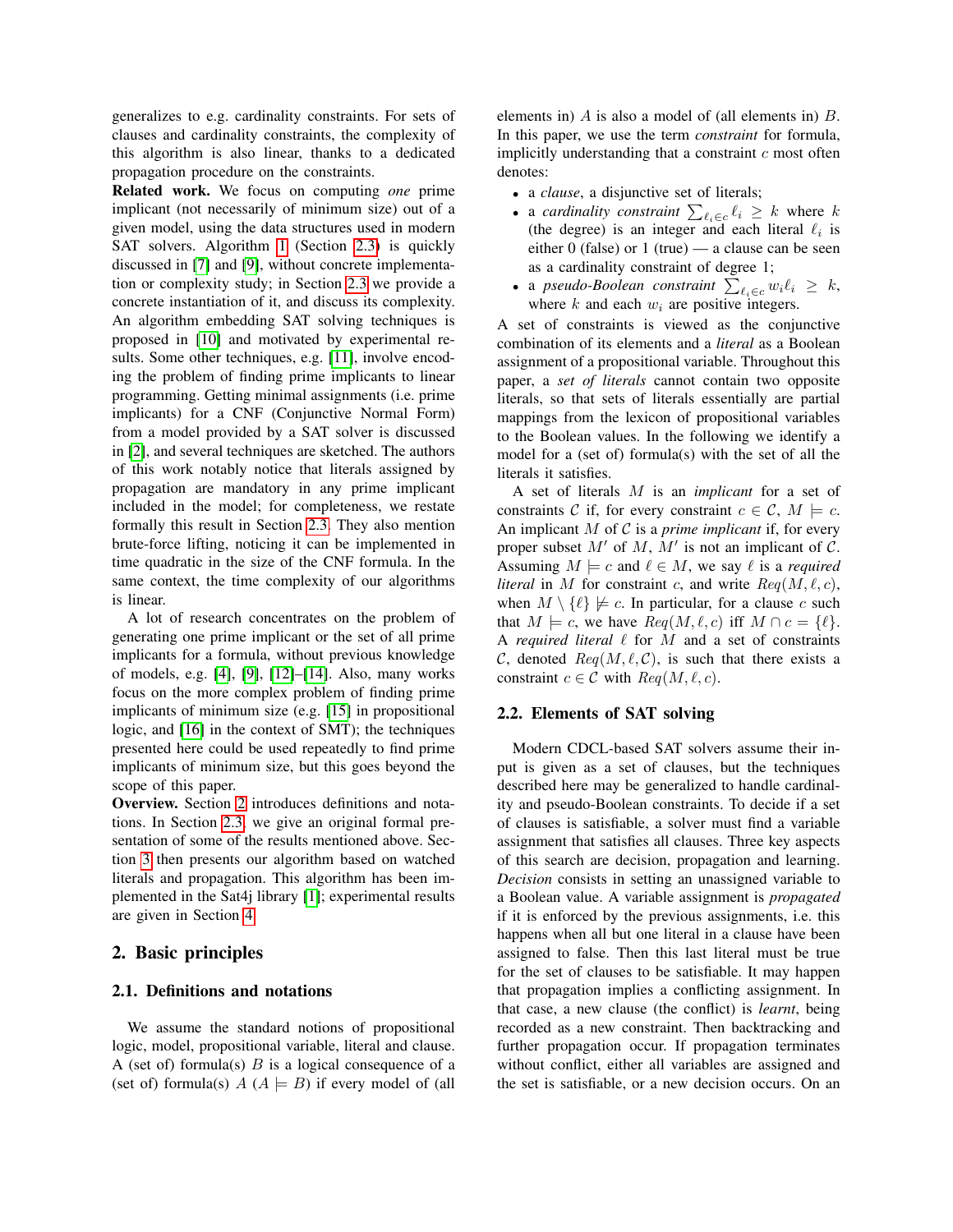unsatisfiable set of constraints, the algorithm will eventually reach a conflicting assignment with no decided variable.

In practice, the computation cost is dominated by propagation. A naïve algorithm could be: whenever a variable is assigned a value, all clauses containing the literal set to false are checked for unsatisfiability or new propagations. The *watched literals* technique is a heuristic that effectively reduces that cost in practice. In the case of clauses, it is based on the observation that a clause needs to be inspected only when all but one literal are assigned to false. So, for each clause, two of its literals are watched, and the clause is inspected only when one of the two watched literals is assigned to false. This technique generalizes to cardinality constraints, by watching at most  $k + 1$ literals, for a constraint of degree k.

# <span id="page-2-1"></span>2.3. Greedy computation of prime implicants from models

Consider a model  $M$  for a set of constraints  $C$ . Most often, the model  $M$  is computed with a solver using propagation; knowing which literals in  $M$  are propagated, and which are not, is highly valuable information for computing prime implicants out of M. Indeed, the following simple lemma allows to directly identify elements in  $M$  that have to be in every prime implicant included in M.

*Lemma 1:* Assume 1) M is an implicant for a set of formulas  $C$ , 2) c is a logical consequence of  $C$ , 3) and  $M \setminus \{ \ell \} \not\models c$ . Then  $M \setminus \{ \ell \}$  is not an implicant of C. In other words, the literal  $\ell$  belongs to every prime implicant included in M.

*Proof.* If c is a logical consequence of  $C$ , then every implicant of C is an implicant of c. As  $M \setminus \{ \ell \}$  is not an implicant of c,  $M \setminus \{ \ell \}$  is not an implicant of C.  $\Box$ 

In the context of CDCL solvers, the above trivial lemma has an interesting corollary. Assume  $\ell \in M$  is propagated, i.e. there exists a constraint  $c$  in  $\mathcal C$  or learnt from  $C$  — in both cases, c is a logical consequence of  $\mathcal{C}$  — and a subset  $M' \subseteq M \setminus \{\ell\}$  such that  $M', c \models \ell$ . Then  $M$ ,  $C$ ,  $c$  and  $\ell$  fulfill the requirements of the lemma:  $\ell$  is mandatory in every implicant included in M. Only decision literals may possibly be removed from M to obtain a stronger implicant.

The abstract Algorithm [1](#page-2-0) computes a prime implicant for a set of constraints  $C$ , starting from a model  $M_0$  of C and a subset  $\Pi_0$  of the literals known to be in a prime implicant (e.g., the empty set, or the set of all propagated literals in the CDCL solver that produced  $M_0$ ). Variable M is an implicant for C of decreasing size, and  $\Pi$  is an increasing subset of a

prime implicant included in  $M$ . The algorithm checks each literal  $\ell$  in  $M \setminus \Pi$  and greedily adds it to  $\Pi$  if it is required or removes it from  $M$  otherwise. There may be several different prime implicants included in  $M_0$ ; the successive choices of  $\ell$  in line [3](#page-2-0) determine which of those prime implicants is returned by the algorithm.

<span id="page-2-0"></span>

| <b>Algorithm 1</b> Abstract computation of prime implicants<br>1: <b>procedure</b> $PRIME(C, M_0, \Pi_0)$<br>$M,\Pi \leftarrow M_0,\Pi_0$<br>2:<br>while $\ell \in M \setminus \Pi$ do<br>3:<br>if $\text{Re}q(M,\ell,\mathcal{C})$ then $\Pi \leftarrow \Pi \cup \{\ell\}$<br>4:<br>else $M \leftarrow M \setminus \{\ell\}$<br>5: |  |  |  |  |  |  |
|-------------------------------------------------------------------------------------------------------------------------------------------------------------------------------------------------------------------------------------------------------------------------------------------------------------------------------------|--|--|--|--|--|--|
|                                                                                                                                                                                                                                                                                                                                     |  |  |  |  |  |  |
|                                                                                                                                                                                                                                                                                                                                     |  |  |  |  |  |  |
|                                                                                                                                                                                                                                                                                                                                     |  |  |  |  |  |  |
|                                                                                                                                                                                                                                                                                                                                     |  |  |  |  |  |  |
|                                                                                                                                                                                                                                                                                                                                     |  |  |  |  |  |  |
|                                                                                                                                                                                                                                                                                                                                     |  |  |  |  |  |  |
| return $\Pi$<br>6:                                                                                                                                                                                                                                                                                                                  |  |  |  |  |  |  |

The algorithm can be refined in a practical and efficient algorithm. Remember that checking if  $Req(M, \ell, C)$  is true comes to check if  $Req(M, \ell, c)$ is true for some constraint in  $c \in \mathcal{C}$ . It is thus useful, in order not to check every constraint in  $C$ , to have an index  $W(\ell)$  that gives the set of constraints containing  $\ell$ . This index can be built efficiently, though it requires to read the entire set of constraints.

Algorithm [2](#page-3-1) was sketched in [\[7\]](#page-7-4) and is specialized for sets of clauses; it can be extended easily (at the expense of heavier notations) to cardinality constraints while preserving the linear complexity. It can also be extended to arbitrary constraints, but requires to define the concrete code for  $Req(M, \ell, c)$  for an arbitrary constraint c. If c is a clause,  $Req(M, \ell, c)$  is true if and only if  $M \cap c = \{ \ell \}.$  Such a test can be done efficiently using counters for the true literals in every clause c; in Alg. [2,](#page-3-1) line [10,](#page-3-1)  $\exists c \in W(\ell)$ . N[c] = 1 stands for a loop on  $W(\ell)$  that stops returning true if  $N[c] = 1$  for some c, and returns false otherwise. For every clause c, N[c] has to be initialized to  $|M_0 \cap c|$ . The counters in  $N$  have to be updated each time a literal is removed from M (line [13\)](#page-3-1).

*Theorem 1:* Given a satisfiable set of clauses  $C$ , a model  $M_0$ , and a set  $\Pi_0$  of literals mandatory in all prime implicants included in  $M_0$ , Algorithm [2](#page-3-1) returns a prime implicant for C. It runs in time  $\mathcal{O}(\sum_{c \in \mathcal{C}} |c|)$ . *Proof.* If the set of literals given as argument of the function is a model, then the returned set of literals is also a (partial) model for C. Indeed, a literal  $\ell$  is removed from the model if and only if all clauses are still satisfied when  $\ell$  is removed.

Furthermore, the returned partial model  $M$  is minimal. Assume  $M \setminus \{ \ell \}$  is also a partial model for C. If  $\ell$  has not been removed, either there exists a clause  $c \in \mathcal{C}$  such that  $\ell$  is the sole true literal, or  $\ell$  was initially in  $\Pi_0$ . In the first case,  $M \setminus \{ \ell \}$  cannot be a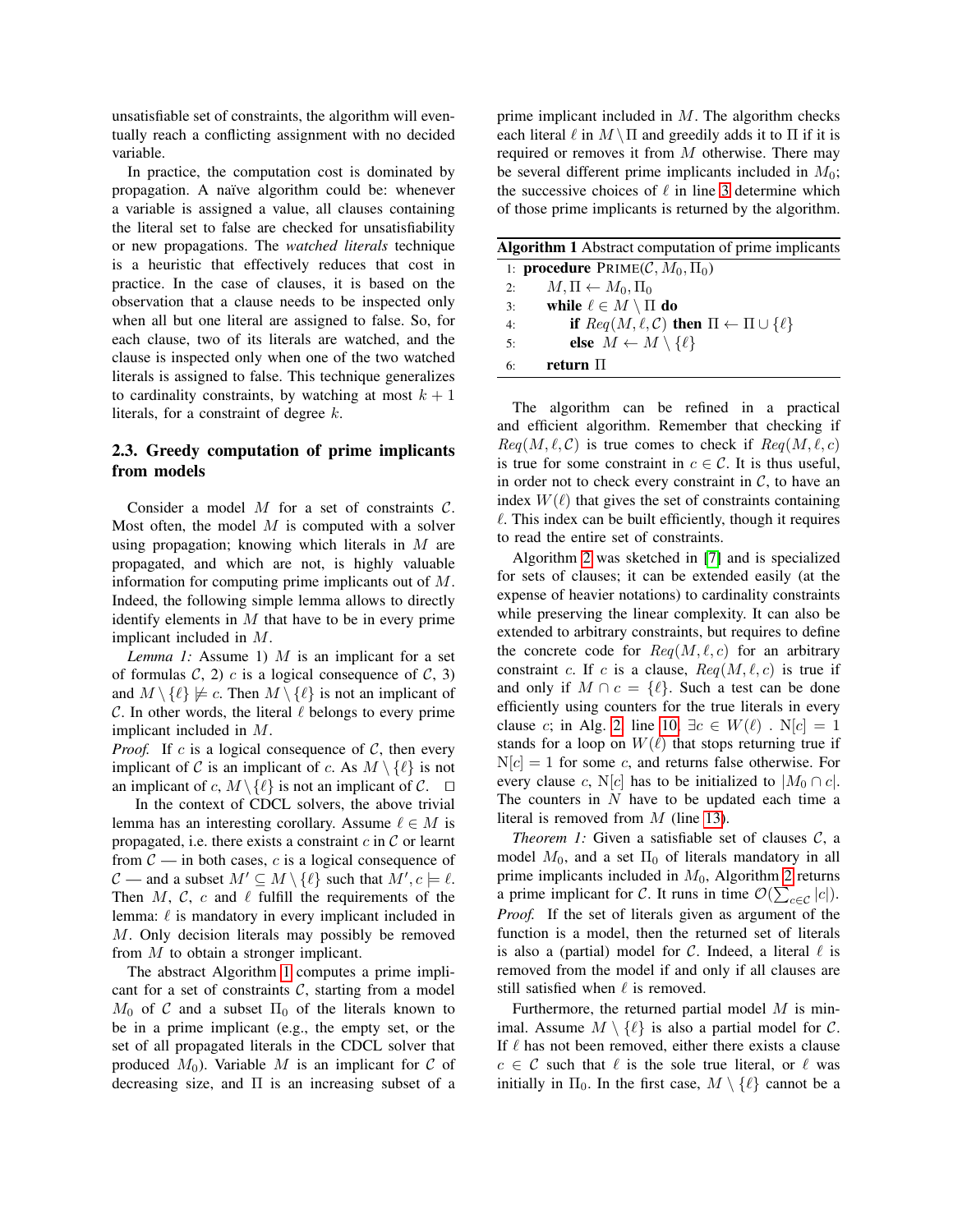| Algorithm 2 Prime implicants for CNFs. |  |  |  |
|----------------------------------------|--|--|--|
|----------------------------------------|--|--|--|

<span id="page-3-1"></span>

| 1: <b>procedure</b> $PRIME(C, M_0, \Pi_0)$                      |
|-----------------------------------------------------------------|
| $M,\Pi \leftarrow M_0,\Pi_0$                                    |
| for all $\ell \in M$ do $W(\ell) \leftarrow \emptyset$<br>3:    |
| for all $c \in \mathcal{C}$ do                                  |
| $N[c] \leftarrow 0$<br>5:                                       |
| for all $\ell \in c$ do $W(\ell) \leftarrow W(\ell) \cup \{c\}$ |
| for all $\ell \in M$ do                                         |
| for all $c \in W(\ell)$ do $N[c] \leftarrow N[c] + 1$           |
| for all $\ell \in M \setminus \Pi$ do                           |
| if $\exists c \in W(\ell)$ . $N[c] = 1$ then                    |
| $\Pi \leftarrow \Pi \cup \{\ell\}$                              |
| else                                                            |
| for all $c \in W(\ell)$ do $N[c] \leftarrow N[c] - 1$           |
| $M \leftarrow M \setminus \{\ell\}$                             |
| return 11                                                       |
|                                                                 |

partial model for  $c$  and hence for  $\mathcal{C}$ . The second case would contradict the theorem hypothesis on  $\Pi_0$ .

Assume that, for each clause c, the counter  $N[c]$ can be read and modified in constant time. Assume also that, for each  $\ell$ , the indexing  $W(\ell)$  of clauses containing literal  $\ell$  is such that 1) it can be emptied in constant time, 2) an element can be added in constant time, 3) all its elements can be iteratively read in cumulative linear time. We also suppose that iterating on C, M and  $M \setminus \Pi$  has a cumulative cost which is respectively  $\mathcal{O}(|\mathcal{C}|)$ ,  $\mathcal{O}(|M|)$ , and  $\mathcal{O}(|M|)$ .

Under the above assumptions, Algorithm [2](#page-3-1) is linear with respect to the size of the clause set  $\sum_{c \in \mathcal{C}} |c|$ . We consider that every literal is present in at least one clause so that  $\mathcal{O}(\sum_{c \in \mathcal{C}} |c| + |M|) = \mathcal{O}(\sum_{c \in \mathcal{C}} |c|)$ . Line [3](#page-3-1) is  $\mathcal{O}(|M|)$ . Lines [4–6](#page-3-1) involve inspecting each clause and each literal in the clause, and execute a constant time operation (at line [6\)](#page-3-1) for each of those literals. This block is thus  $\mathcal{O}(\sum_{c \in \mathcal{C}} |c|)$ . Lines [7–8](#page-3-1) involve inspecting each clause  $c$  at most  $|c|$  times, and is thus also  $\mathcal{O}(\sum_{c \in \mathcal{C}} |c|)$ . In the last loop at lines [9-14,](#page-3-1) each clause c from C is again examined at most  $2 \times |c|$  times. Overall, all four loops are  $\mathcal{O}(\sum_{c \in \mathcal{C}} |c|)$ .

Algorithm [2](#page-3-1) has linear complexity, but requires to build an index of constraints by literals and counters. Also, a constraint is examined once for every of its literals satisfied in the model (not unlike what happens in SAT solving with counters instead of watched literals). Rather than preventing a counter from decreasing to 0 (which, for SAT solving, would correspond to a conflict), it is more reasonable to directly put in  $\Pi$  the last satisfied literal of a clause as soon as the counter reaches one (i.e. using some kind of propagation). This motivates the version presented in the next section, using watched literals, instead of indexes and counters.

# <span id="page-3-0"></span>3. Computing prime implicants by propagation

It can be argued that the above algorithm uses late detection of literals to add in the prime implicant. Indeed, a literal  $\ell$  is iteratively selected, and  $Req(M, \ell, c)$ is checked for every constraint  $c$  containing  $\ell$ . Another possibility is to use early detection of literals for addition to Π, similarly to Boolean constraint propagation in SAT solvers. This yields the algorithms described in this section.

#### 3.1. An abstract version

Algorithm [3](#page-3-2) is the early detection equivalent of abstract Algorithm [1:](#page-2-0) it computes a prime implicant out of an implicant  $M_0$  for a set of constraints  $\mathcal{C}$ , and any subset  $\Pi_0$  of the required literals in  $M_0$ . Variable M, initialized to  $M_0$ , is an implicant for C of strictly decreasing size, and Π is an increasing subset of a prime implicant included in M. The larger  $\Pi_0$  is, the faster the convergence<sup>[1](#page-3-3)</sup>; also it is optional as the algorithm is sound if it is empty. We introduce it for future specializations.

<span id="page-3-2"></span>

|    | Algorithm 3 Abstract propagation-based algorithm         |
|----|----------------------------------------------------------|
|    | 1: <b>procedure</b> $PRIME(C, M_0, \Pi_0)$               |
| 2: | $M, \Pi \leftarrow M_0, \Pi_0$                           |
| 3: | $\Pi \leftarrow \Pi \cup \text{IMPLIED}(\mathcal{C}, M)$ |
| 4: | while $\ell \in M \setminus \Pi$ do                      |
| 5: | $M \leftarrow M \setminus \{\ell\}$                      |
| 6: | $\Pi \leftarrow \Pi \cup \text{IMPLIED}(\mathcal{C}, M)$ |
| 7: | return $\Pi$                                             |

Algorithm [3](#page-3-2) first identifies and adds to Π the required literals of  $M$  (1. [3\)](#page-3-2). Repeatedly one of the remaining literals in  $M\setminus\Pi$  is removed (l. [4\)](#page-3-2) until  $M\setminus\Pi$ is empty. This may trigger other remaining literals to be added to  $\Pi$  (l. [6\)](#page-3-2). The call IMPLIED( $\mathcal{C}, M$ ) yields a subset of M such that

 $\text{IMPLIED}(\mathcal{C},M)\setminus \Pi = \{\ell \mid \text{Reg}(M,\ell,\mathcal{C})\} \setminus \Pi,$ 

i.e. IMPLIED(C, M) returns the set of literals in M that should be added to  $\Pi$  because, for each of these literals, a constraint requires this literal to be true. Note that, in contrast to Algorithm [1,](#page-2-0) the literal chosen in l. [4](#page-3-2) is removed from the prime implicant without further test.

<span id="page-3-3"></span><sup>1.</sup> Technically, a SAT solver should assign  $\Pi_0$  to the set of literals assigned by unit propagation while establishing  $M_0 \models \mathcal{C}$ .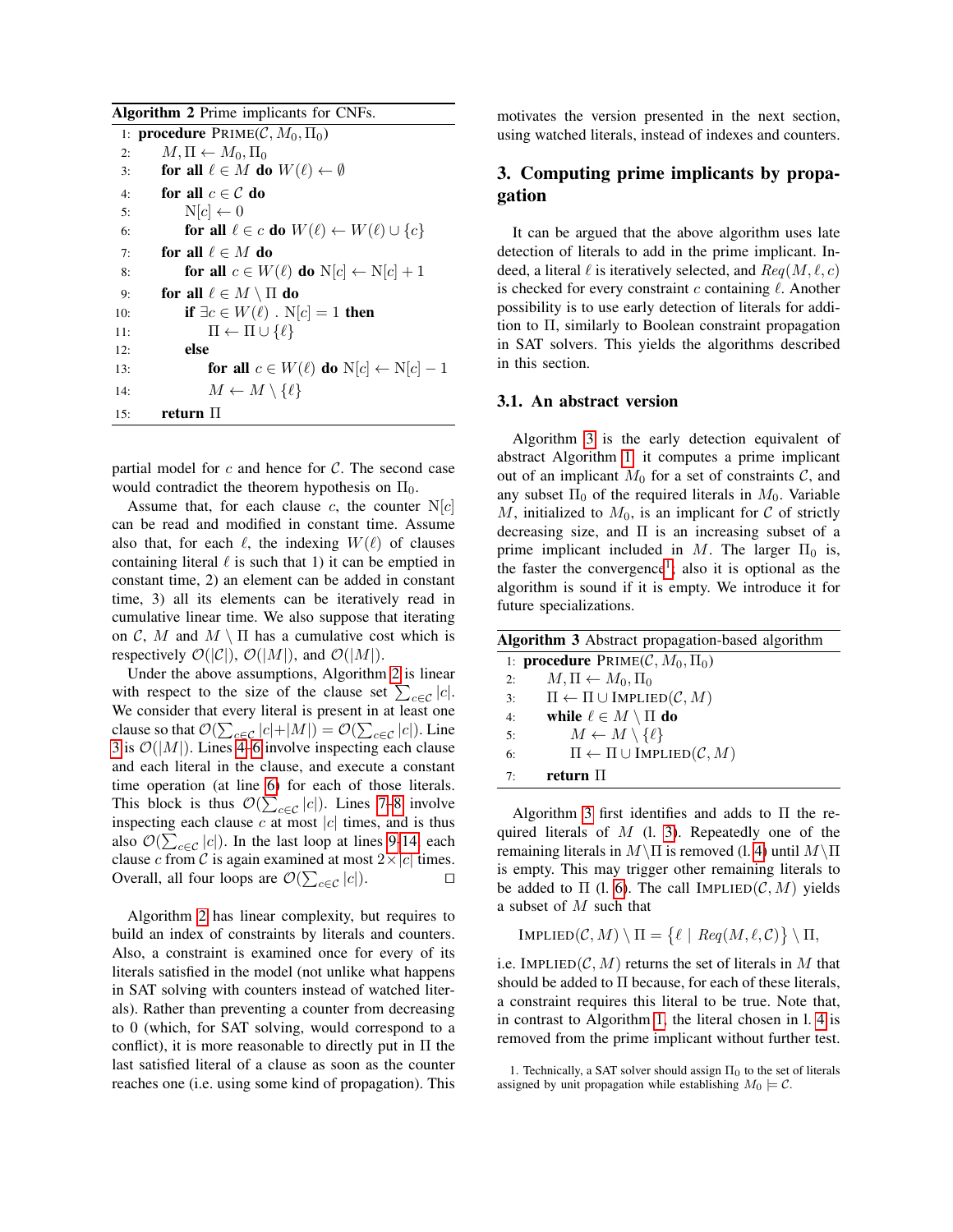Lines [3](#page-4-0) and [6](#page-4-0) establish the property that no literal in  $M \setminus \Pi$  is required.

*Proposition 1:* Given a set of constraints  $C$ , an implicant  $M_0$ , and  $\Pi_0$ , a subset of  $\{\ell \mid \text{Re}q(M_0, \ell, C)\},$ Algorithm [3](#page-3-2) terminates and returns a prime implicant of C included in  $M_0$ .

*Proof.* The loop in Algorithm [3](#page-3-2) satisfies the following invariants:

 $I_1: \Pi = \{ \ell \mid \text{Re}q(M, \ell, C) \};$  $I_2$ :  $\Pi \subseteq M \subseteq M_0$ ;  $I_3$ : M is an implicant.

Invariant  $I_1$  is verified at the start of the loop as a consequence of line [3](#page-3-2) (assuming the pre-condition  $\Pi_0 \subseteq \{ \ell \mid \text{Reg}(M, \ell, C) \}$  for the call to PRIME) and is preserved thanks to line [6.](#page-3-2)  $I_2$  is trivial, and  $I_3$  is verified at the start of the loop as a consequence of line [2.](#page-3-2) It is preserved since  $\ell$  at lines [4](#page-3-2) and [5](#page-3-2) is not in  $\Pi$ , thus is not required:  $\forall c \, M \setminus \{ \ell \} \models c$ . The new value of  $M$  is again an implicant for all  $c$ .

The loop variant  $|M \setminus \Pi|$  is a strictly decreasing sequence of natural numbers; the loop terminates when  $M \subseteq \Pi$ , i.e. when  $M = \Pi$  (thanks to invariant  $I_2$ ) and  $\Pi \subseteq M_0$ . From invariant  $I_3$ ,  $\Pi$  is an implicant and from invariant  $I_1$ , this implicant is prime. This establishes the property.

The above proof is suitable for any type of Boolean constraints. For the special case of a clause  $c \in \mathcal{C}$ , notice that, as a direct consequence of the loop invariant,  $c \cap \Pi \neq \emptyset \vee |c \cap M| \geq 2.$ 

There may exist several prime implicants in  $M_0$ . The one produced by Algorithm [3](#page-3-2) depends only on the successive choices of  $\ell$  in line [4.](#page-3-2) Any prime implicant subset of  $M_0$  may be produced, given the right sequence of chosen literals. A prime implicant produced by Algorithm [1](#page-2-0) or Algorithm [2](#page-3-1) is obtained by Algorithm [3](#page-3-2) by picking literals in the same sequence and dropping literals that are already in prime.

#### 3.2. Implementation with watched literals

A concrete implementation of the above abstract algorithm would best use the data structures implemented in state-of-the-art SAT solvers. This is the approach of Algorithm [4:](#page-4-0) in addition to the model  $M<sub>0</sub>$ , it reuses the watched literals relation at the ending state of the SAT solver. We consider a general notion of watched literals as a relation W between literals and constraints such that, for every literal  $\ell$ ,  $W(\ell)$  is a (sub)set of constraints containing  $\ell$ . We now require  $\Pi_0$  to initially contain all the literals that are directly entailed by one constraint in  $C<sup>2</sup>$  $C<sup>2</sup>$  $C<sup>2</sup>$ . Since such literals

are included in  $\{\ell \mid Reg(M, \ell, C)\}\$  the precondition for Algorithm [3](#page-3-2) is verified.

| Algorithm 4 Prime implicants using watched literals |  |  |  |  |
|-----------------------------------------------------|--|--|--|--|
|                                                     |  |  |  |  |

<span id="page-4-0"></span>

| $\mathbf{r}_{\mathbf{S}}$                                                                  |
|--------------------------------------------------------------------------------------------|
| 1: <b>procedure</b> $PRIME(C, M_0, \Pi_0, W)$                                              |
| $M,\Pi \leftarrow M_0,\Pi_0$                                                               |
| $IMPLIEDW,0(C, M, \Pi, W)$<br>3:                                                           |
| while $\ell \in M \setminus \Pi$ do<br>4:                                                  |
| $M \leftarrow M \setminus \{\ell\}$<br>5:                                                  |
| $IMPLIED_W(\mathcal{C}, M, \ell, \Pi, W)$<br>6:                                            |
| return $\Pi$                                                                               |
| 8: <b>procedure</b> IMPLIED <sub><i>W</i>,0</sub> $(C, M, \text{ref } \Pi, \text{ref } W)$ |
| for all $\ell \in M \setminus \Pi$ do<br>9:                                                |
| $IMPLIED_W(\mathcal{C}, M, \overline{\ell}, \Pi, W)$                                       |
| 11: <b>procedure</b> IMPLIED <sub>W</sub> (C, M, $\ell$ , <b>ref</b> $\Pi$ , <b>ref</b> W) |
| $W_{\ell} \leftarrow W(\ell)$<br>12:                                                       |
| for all $c \in W_{\ell}$ do<br>13:                                                         |
|                                                                                            |

14:  $\text{HDL\_CONSTR}(c, M, \ell, \Pi, W)$ 

The data in Algorithm [4](#page-4-0) includes the variables of Algorithm [3,](#page-3-2) namely  $M$  and  $\Pi$ , and the watched literals relation W. The inherent property of the watched literals for a constraint c, i.e.  $W^{-1}(c)$ , is that, as long as all watched literals remain either undefined or true, nothing can be deduced from  $c$  in the current assignment. In our context  $\Pi$  plays a rôle similar to the current partial assignment in the SAT solver. Let us define, for a constraint  $c$ , the set of literals  $S(c) = \Pi \cup W^{-1}(c)$ . Formally, W is always such that:  $W_1(c)$ :  $\forall \ell \in W^{-1}(c) \setminus \Pi$ . ¬Req $(S(c), \ell, c)$  $W_2(c)$ :  $S(c) \cap M \models c$ 

Both properties should be satisfied by the inputs given to our algorithm. Observe that: 1) if  $\Pi \models c$ , then  $W_1(c)$  is true; 2) when a literal  $\ell$  is removed from M,  $W_1(c)$  is not affected; and 3) if  $\ell$  furthermore satisfies  $\neg Reg(M, \ell, c)$ , then  $W_2(c)$  is also preserved. The algorithm first establishes an additional loop invariant (line [3\)](#page-4-0):

 $W_3(c)$ :  $S(c) \subseteq M$ 

As in Algorithm [3,](#page-3-2) the main loop repeatedly removes one (unrequired) literal  $\ell$  from  $M \setminus \Pi$  (line [5\)](#page-4-0), possibly augmenting  $\Pi$  with new literals, and repairs the invariant properties for the watched literals (line [6\)](#page-4-0). Function HDL CONSTR (Algorithm [5\)](#page-5-0) reestablishes these properties for each  $c$  affected by the removal of  $\ell$  from M. Its definition is left general enough so that it can be specialized for different classes of constraints and watched literals strategies. This greedy approach is similar to Boolean propagation in SAT solving,

<span id="page-4-1"></span><sup>2.</sup> In particular,  $\Pi_0$  should contain all literals in unit clauses.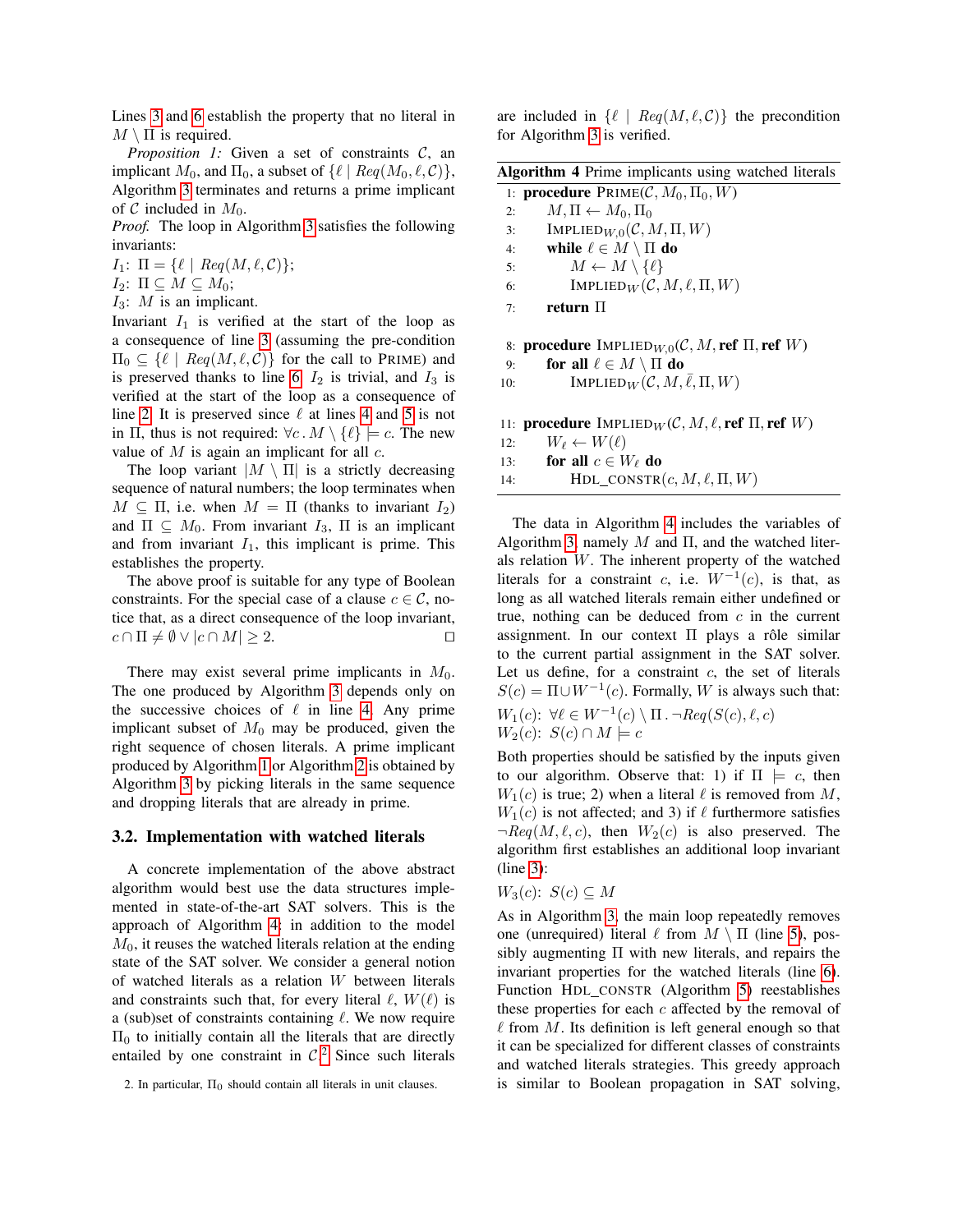$\Pi$  emulating the assignment whereas  $M$  restricts the choice for watched literals and possible propagations.

| Algorithm 5 HDL_CONSTR for arbitrary constraints |  |  |  |  |  |
|--------------------------------------------------|--|--|--|--|--|
|--------------------------------------------------|--|--|--|--|--|

<span id="page-5-0"></span>

|    | 1: <b>procedure</b> HDL_CONSTR( $c, M, \ell$ , <b>ref</b> $\Pi$ , <b>ref</b> $W$ ) |
|----|------------------------------------------------------------------------------------|
| 2: | $\Pi \leftarrow \Pi \cup \{ \ell' \in W^{-1}(c) \mid \text{Reg}(M, \ell', c) \}$   |
| 3: | if $\Pi \not\models c$ then                                                        |
| 4: | Choose $W'$ such that                                                              |
| 5: | $W' \subseteq (W^{-1}(c) \cup M) \setminus \{\ell\}$                               |
| 6: | $(\Pi \cup W') \cap M \models c$                                                   |
| 7: | $\forall \ell' \in W' \setminus \Pi$ . $\neg Reg(W' \cup \Pi, \ell', c)$           |
| 8: | in $W^{-1}(c) \leftarrow W'$                                                       |

*Proposition 2:* Given a set of constraints  $C$ , an implicant  $M_0$ , a set of literals  $\Pi_0$ , and a relation W between literals and constraints in  $C$  such that:

•  $\{\ell \mid \exists c \in \mathcal{C} \cdot c \models \ell\} \subseteq \Pi_0 \subseteq \{\ell \mid \mathit{Req}(M_0, \ell, \mathcal{C})\},\$ •  $\forall c \in \mathcal{C} \cdot W_1(c) \wedge W_2(c)$ 

then Algorithm [4](#page-4-0) terminates and returns a prime implicant of C contained in  $M_0$ .

*Proof.* The proof is similar to that of Algorithm [3,](#page-3-2) the same invariants being satisfied: we prove that lines [3](#page-4-0) and [6](#page-4-0) establish these invariants through the successive calls to function HDL CONSTR (Algorithm [5\)](#page-5-0).

First, consider the call in line [3.](#page-4-0) Before the call, invariants  $I_2$  and  $I_3$  are satisfied, as well as  $W_1(c)$ and  $W_2(c)$  for each constraint c, and  $\Pi \subseteq \{ \ell \mid$  $Req(M_0, \ell, C)$ , thanks to the preconditions of PRIME. The call establishes  $W_3(c)$  for every constraint c, and at the same time, introduces literals in  $\Pi$  so that  $\{\ell \mid \text{Reg}(M_0, \ell, C)\} \subseteq \Pi$ . This is a direct consequence of line [2](#page-5-0) in Algorithm [5,](#page-5-0) the other lines ensuring that  $W_1(c)$ , and  $W_2(c)$  remain preserved even if  $\overline{\ell}$ is removed. When all the negations of literals in M have been removed from the watched literals by the successive calls,  $W_3(c)$  is also satisfied for each c. Every element  $\ell$  added in  $\Pi$  can be related to a constraint c such that  $Req(M, \ell, c)$ .

Now consider the call in l. [6.](#page-4-0) The invariants are satisfied, if it were not for the absence of  $\ell$  in M. Again, for each constraint  $c$ , the successive calls to  $HDL_CONSTR$ repair the invariant  $W_3(c)$  while preserving  $W_1(c)$  and  $W_2(c)$ . This may insert new literals in  $\Pi$  if they are required by  $c$ .

Function HDL CONSTR in Algorithm [5](#page-5-0) is generic and may be refined to handle specific classes of constraints. One such concrete implementation is given for clauses and, more generally, for cardinality constraints in Algorithm [6.](#page-5-1) Assuming  $|W^{-1}(c)| \geq 2$ ,  $c \in W(\ell)$ and  $\ell \notin M$ , either there exists another literal  $\ell'$  that may be watched by  $c$ , in which case  $W$  is updated with

Algorithm 6 HDL CONSTR for clause or cardinality constraints

<span id="page-5-1"></span>

|                | 1: <b>procedure</b> HDL_CONSTR( <i>c</i> , <i>M</i> , $\ell$ , <b>ref</b> $\Pi$ , <b>ref</b> $W$ ) |
|----------------|----------------------------------------------------------------------------------------------------|
| 2:             | if $\exists \ell' \in c \cap M$ . $\ell' \notin W^{-1}(c)$ then                                    |
| $\mathbf{3}$ : | $W \leftarrow (W \cup \{\ell' \mapsto c\}) \setminus \{\ell \mapsto c\}$                           |
| 4:             | else $\Pi \leftarrow \Pi \cup (W^{-1}(c) \setminus \{\ell\})$                                      |

the new association, or there is no such literal, and the literals in  $W^{-1}(c)$  must be in the prime implicant and are inserted into Π. In the special case of clauses, then there is only one such literal.

<span id="page-5-2"></span>*Proposition 3:* When C is a set of clauses and HDL CONSTR is specified as in Algorithm [6,](#page-5-1) Algo-rithm [4](#page-4-0) runs in time  $\mathcal{O}(\sum_{c \in \mathcal{C}} |c|)$ .

*Proof.* IMPLIED $_W(\mathcal{C}, M, \ell, \Pi, W)$  has cumulated complexity in  $\mathcal{O}(\sum_{c \in \mathcal{C}} |c|)$ . To achieve this rate, one has to ensure that, for every clause  $c$ , the cumulative time for the calls to HDL\_CONSTR with c is  $\mathcal{O}(|c|)$ . This can simply be done by storing clauses as arrays of literals indexed from 1 to  $|c|$ , using a pointer initialized to 1 in this array, and looking for the suitable literal from this pointer on (and updating its value). The successive calls to HDL\_CONSTR on clause  $c$  would then resume their search from the previous position. Each literal in each clause would therefore be processed at most once.

For every literal  $\ell$  in M, there is one call to  $IMPLIED_W(\mathcal{C}, M, \overline{\ell}, \Pi, W)$  in function IMPLIED<sub>W0</sub>. Every clause in  $\mathcal C$  is satisfied by at least one of its watched literals. If a clause appears in  $W(\bar{\ell})$ , its other watched literal is thus in M, and the watched  $\ell$  will be replaced by another watched literal in M (or the clause stays in  $W(\bar{\ell})$  and its other watched literal is added to Π). So every clause will be examined at most once for the whole run of IMPLIED<sub>W,0</sub>. Assuming the search for another watched literal in line [2](#page-5-1) of Algorithm [6](#page-5-1) remains linear with respect to the size of the clause, IMPLIED<sub>*W*,0</sub> runs in time  $\mathcal{O}(\sum_{c \in \mathcal{C}} |c|)$ .

IMPLIED<sub>W</sub> is called at most once for each literal  $\ell$ in  $M_0$  on line [6](#page-4-0) in Algorithm [4.](#page-4-0) If the watch relation for clause  $c$  is modified (on line [3](#page-5-1) in Algorithm [6\)](#page-5-1), c will never occur again in  $W(\ell)$ , since  $\ell$  is removed forever from  $M$ . As a consequence, every clause  $c$  will be considered at most  $|c|$  times by the successive calls of Algorithm [6.](#page-5-1) In these calls, the cumulated searches for a new watched literal (condition on line [2](#page-5-1) in Alg. [6\)](#page-5-1) accounts for a factor linear in the size of  $c$ .  $\Box$ 

Prop. [3](#page-5-2) may be generalized to any class of constraints and watched literals strategy where the cumulated time of HDL CONSTR $(c)$  has a complexity linear in the size of  $c$ . This holds for cardinality constraints, as the watched literals strategy may also be employed.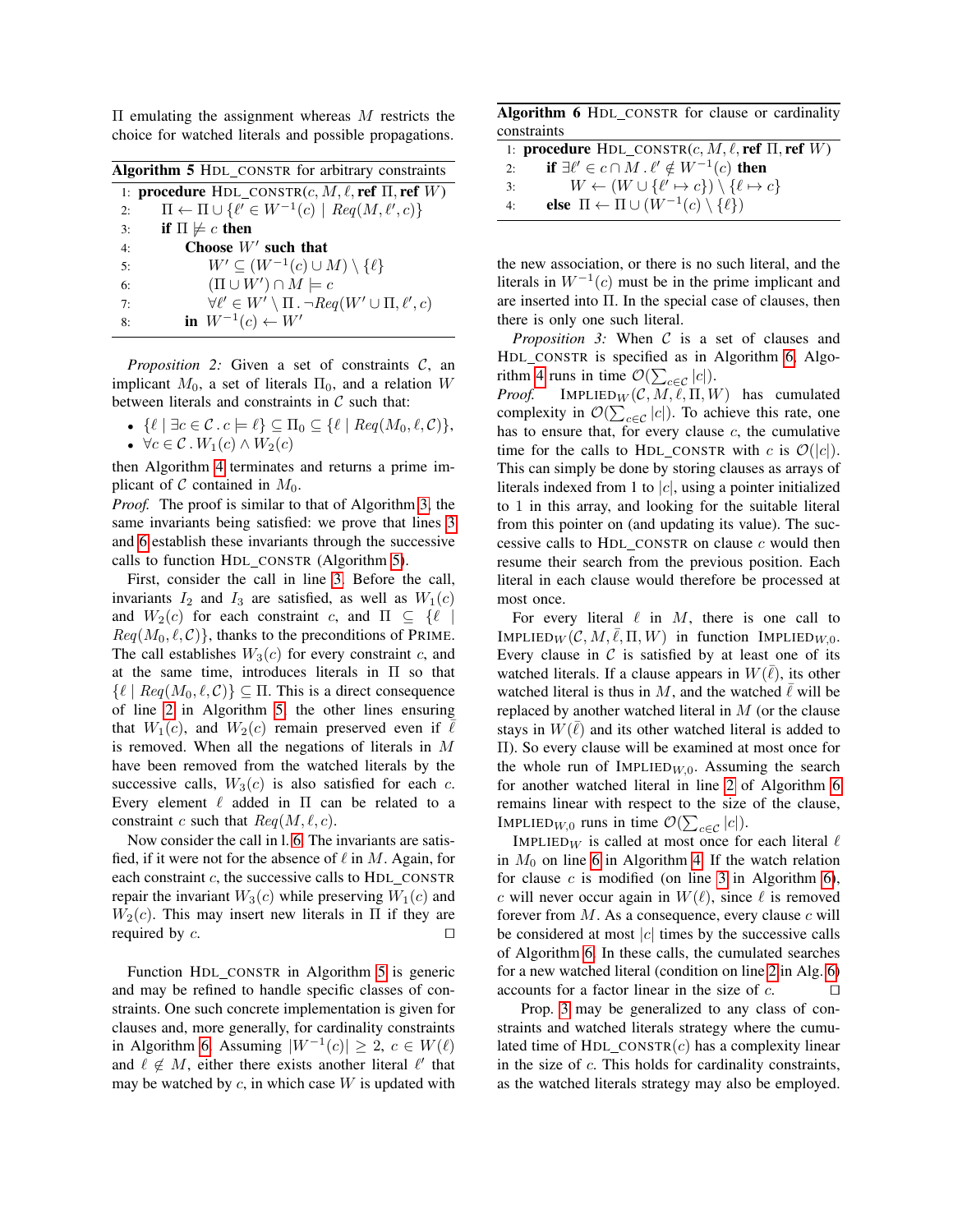## <span id="page-6-0"></span>4. Experimental evaluation

We present here some experimental results of the proposed algorithm on the full set of benchmarks from the MaxSAT 2010 evaluation. These benchmarks represent a wide variety of problems in terms of area and size. Some of these benchmarks have millions of variables and a generic approach such as Algorithm [1](#page-2-0) would not scale.

Since we use prime implicants to improve the upper bounds computed by our MaxSAT solver, prime implicants have to be computed on a set of clauses plus one cardinality or pseudo-boolean constraint representing the bound of the objective function. On the following examples, we present the time required to compute the first prime implicant of each benchmark.

Algorithm [4](#page-4-0) (for clauses) and Algorithm [6](#page-5-1) (for clauses, cardinality and pseudo-Boolean constraints) have been implemented in the Sat4j library. As described in the previous section, the implementation includes a propagation procedure similar to the classical unit propagation scheme found in CDCL solvers with two key differences: i) the propagation always eventually finds a satisfied literal and ii) the number of steps to update the watched literals is reduced by storing the last position in the search between each call to the propagation procedure. Note that for clauses, where only two literals are watched, a constraint with  $n$ literals is traversed at most  $n$  times if there is no bookkeeping, and it may be a good tradeoff to avoid storing that information for short clauses to save memory. For larger clauses, or cardinality constraints, bookkeeping the state of the search as proposed for Algorithm [6](#page-5-1) is crucial: on some examples, the time spent to compute a prime implicant was dramatically reduced (e.g. from 240 seconds to less than one second) by such a simple implementation detail, that guarantees the linearity of the algorithm. For pseudo-Boolean constraints, we use a counter based implementation and extra care is required to update the state during backtracking and to handle the literals that do not belong to the implicant. Finally, learned clauses are ignored for the propagation.

A classical implementation of Algorithm [1](#page-2-0) with quadratic complexity in the size of  $M_0 \setminus \Pi_0$  has already been available in Sat4j for several years. In practice, this implementation performed well on many SAT benchmarks because a vast majority of the literals of the model found by the SAT solver are implied by unit propagation, so  $M_0 \setminus \Pi_0$  was initially much smaller than  $M_0$  ( $\Pi_0$  containing all propagated literals initially). There are however classes of problems for which this is not true. For instance, if a selector vari-

able has been added for each clause in the CNF, is only appears once in the formula, and is only propagated when the original clause is falsified. Sat4j MaxSAT uses selector variables to translate MaxSAT problems into Pseudo-Boolean Optimization problems [\[1\]](#page-7-13). In that context, counting the number of satisfied selector variables provides an upper bound on the minimum number of constraints that must be falsified. However, despite a strategy to always branch first on falsified selector variables, some selector variables may be satisfied even if the original constraint is satisfied. To improve the bounds, two solutions exist: using an encoding enforcing that the selector variable can only be satisfied if the original constraint is falsified, or counting the selector variables on a prime implicant. The former solution adds many binary clauses to the original CNF (as many binary clauses as literals in the original formula) and is inefficient in practice. The latter solution works fine on many problems.

The previous version of Sat4j could not compute prime implicants for industrial MaxSAT benchmarks from *circuit debugging* with millions of variables and clauses [\[17\]](#page-7-14). We used those benchmarks to compare the proposed algorithm based on watched literals against one based on counters, both of linear complexity. The results are summarized in Table [1.](#page-7-15) The Sean Safarpour benchmark set contains 52 benchmarks. Sat4j is able to load 36, running out of memory for the others (when given 2GB of memory). For those 36 benchmarks, we give the number of variables (including the selector variables, one per clause), the number of clauses, the total number of literals in the formula (the cumulated size of the clauses), the number of literals implied by unit propagation in the model (#implied), and the time taken respectively by the counter *vs.* watched literals approaches to compute a prime implicant from the first model found by the MaxSAT solver. We also give the median values on those 36 benchmarks. The proposed algorithm was able to compute prime implicants for all benchmarks within a second, while the counter based approach missed one (due to memory out) and lead in some cases to much greater runtimes (grayed in the table).

### 5. Conclusion

We propose and discuss an algorithm to compute prime implicants in time linear in the size of the input formula designed for easy integration in modern SAT solvers. This algorithm is based on lazy data structures such as watched literals [\[8\]](#page-7-5). The efficiency of the algorithm is maintained for other kinds of constraints as long as some data structure ensures the constraint